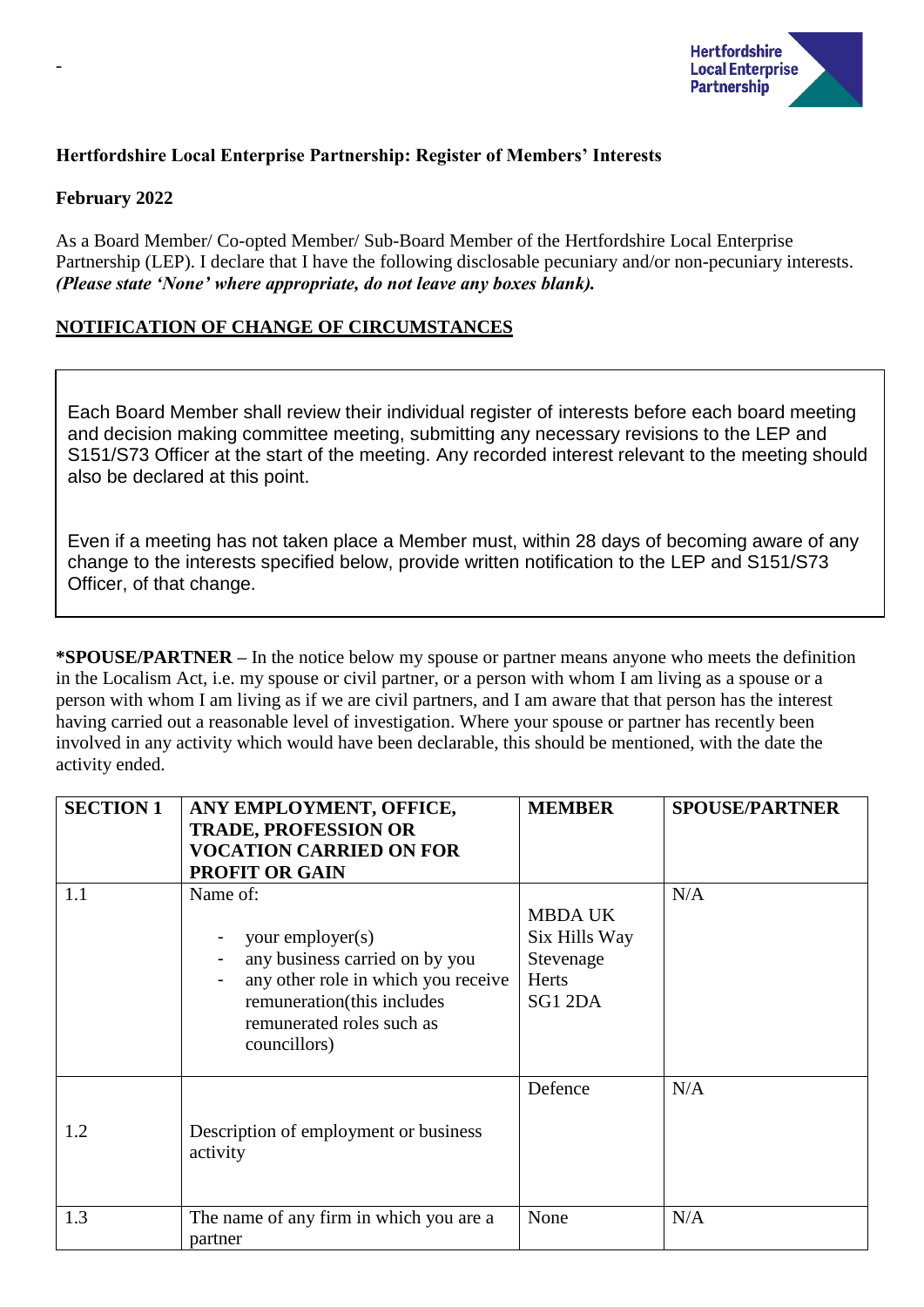

| 1.4              | The name of any company for which you<br>are a remunerated director                                                                                                                                                                                                                                                                                                                                                                                                                                                                                                                                     | None          | N/A                   |
|------------------|---------------------------------------------------------------------------------------------------------------------------------------------------------------------------------------------------------------------------------------------------------------------------------------------------------------------------------------------------------------------------------------------------------------------------------------------------------------------------------------------------------------------------------------------------------------------------------------------------------|---------------|-----------------------|
| <b>SECTION 2</b> | <b>SPONSORSHIP</b>                                                                                                                                                                                                                                                                                                                                                                                                                                                                                                                                                                                      | <b>MYSELF</b> | <b>SPOUSE/PARTNER</b> |
| 2.1              | Any financial benefit obtained (other than<br>from the LEP) which is paid as a result of<br>carrying out duties as a Member.                                                                                                                                                                                                                                                                                                                                                                                                                                                                            | None          | N/A                   |
|                  | This includes any payment or financial<br>benefit from a Trade Union within the<br>meaning of the Trade Union and Labour<br>Relations (Consolidation) Act 1992 (a)                                                                                                                                                                                                                                                                                                                                                                                                                                      | None          | N/A                   |
| <b>SECTION 3</b> | <b>CONTRACTS</b>                                                                                                                                                                                                                                                                                                                                                                                                                                                                                                                                                                                        | <b>MYSELF</b> | <b>SPOUSE/PARTNER</b> |
| 3.1              | Any contract for goods, works or services<br>with the LEP which has not been fully<br>discharged by any organisation named at<br>1.1                                                                                                                                                                                                                                                                                                                                                                                                                                                                    | None          | N/A                   |
| 3.2              | Any contract for goods, works or services<br>entered into by any organisation named at<br>1.1 where either party is likely to have a<br>commercial interest in the outcome of the<br>business being decided by the LEP in the<br>forthcoming meeting.                                                                                                                                                                                                                                                                                                                                                   | None          | N/A                   |
| <b>SECTION 4</b> | <b>LAND OR PROPERTY</b>                                                                                                                                                                                                                                                                                                                                                                                                                                                                                                                                                                                 | <b>MYSELF</b> | <b>SPOUSE/PARTNER</b> |
| 4.1              | Any interest you or any organisation listed<br>at 1.1 may have in land or property which<br>is likely to be affected by a decision made<br>by the LEP.<br>This would include, within the area of the<br>LEP:<br>Any interest in any land in the LEP<br>areas, including your place(s) of<br>residency<br>Any tenancy where the landlord is<br>the LEP and the tenant is a body in<br>which relevant person has a<br>beneficial interest<br>Any licence for a month or longer<br>to occupy land owned by the LEP<br>For property interests, please state the first<br>part of the postcode and the Local | None          | N/A                   |
|                  | Authority where the property resides. If                                                                                                                                                                                                                                                                                                                                                                                                                                                                                                                                                                |               |                       |

-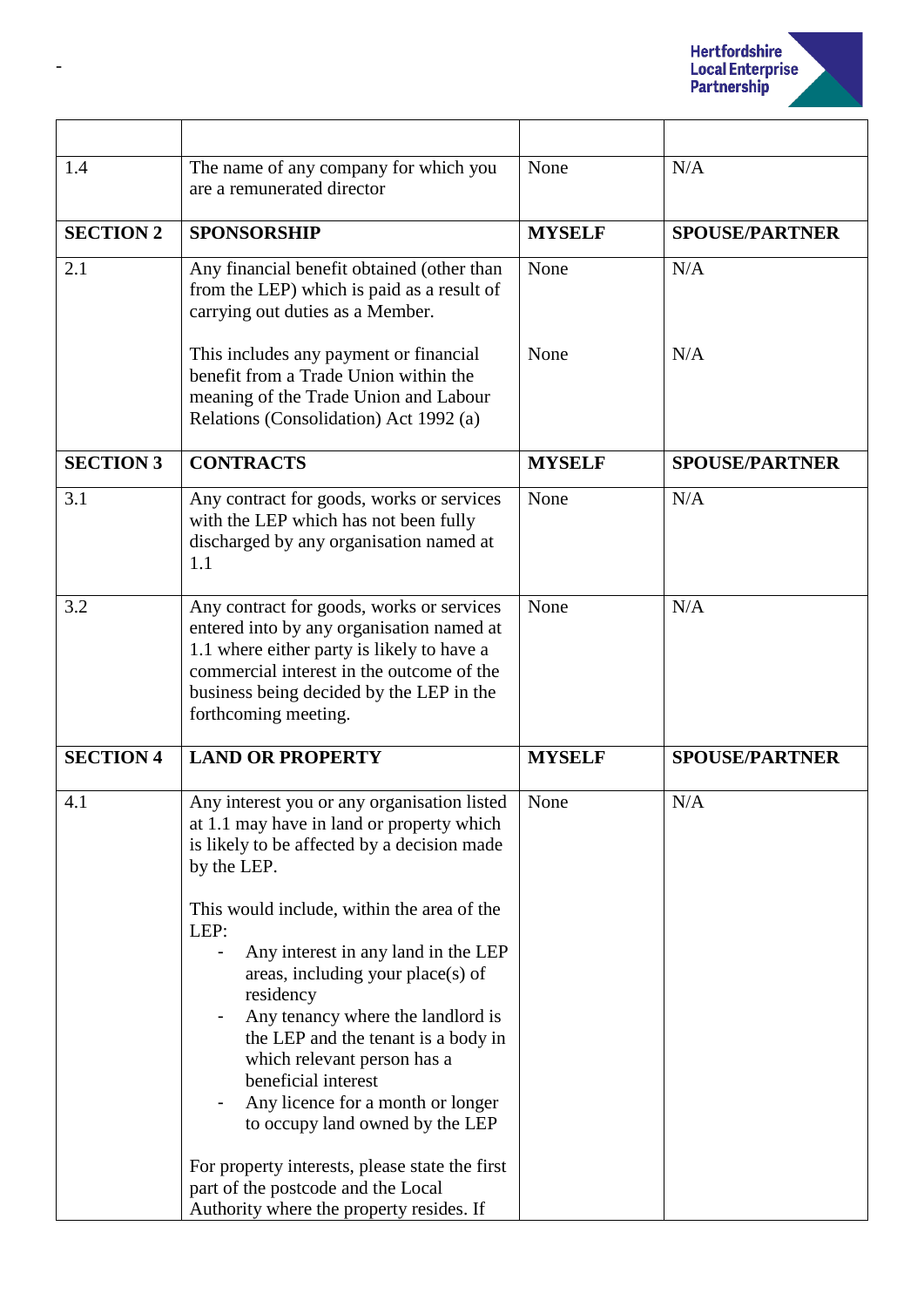

|                  | you own/lease more than one property in a<br>single postcode area, please state this.                                                                                                                                                                                                                                                                                                                                                                                                                                                                                                             |               |                       |
|------------------|---------------------------------------------------------------------------------------------------------------------------------------------------------------------------------------------------------------------------------------------------------------------------------------------------------------------------------------------------------------------------------------------------------------------------------------------------------------------------------------------------------------------------------------------------------------------------------------------------|---------------|-----------------------|
| <b>SECTION 5</b> | <b>SECURITIES</b>                                                                                                                                                                                                                                                                                                                                                                                                                                                                                                                                                                                 | <b>MYSELF</b> | <b>SPOUSE/PARTNER</b> |
| 5.1              | Any interest in securities of an<br>organisation under 1.1 where:-<br>(a) that body (to my knowledge) has a<br>place of business or land in the<br>area of the LEP; and<br>(b) either-<br>the total nominal value of<br>(i)<br>the securities exceeds<br>£25,000 or one hundredth<br>of the total issued share<br>capital of that body or;<br>if the share capital of that<br>(ii)<br>body is of more than one<br>class, the total nominal<br>value of the shares of any<br>one class in which has an<br>interest exceeds one<br>hundredth of the total<br>issued share capital of that<br>class. | None          | N/A                   |
| <b>SECTION 6</b> | <b>GIFTS AND HOSPITALITY</b>                                                                                                                                                                                                                                                                                                                                                                                                                                                                                                                                                                      | <b>MYSELF</b> | <b>SPOUSE/PARTNER</b> |
| 6.1              | Any gifts and/or hospitality received as a<br>result of membership of the LEP (above<br>the value of $£50)$                                                                                                                                                                                                                                                                                                                                                                                                                                                                                       | None          | N/A                   |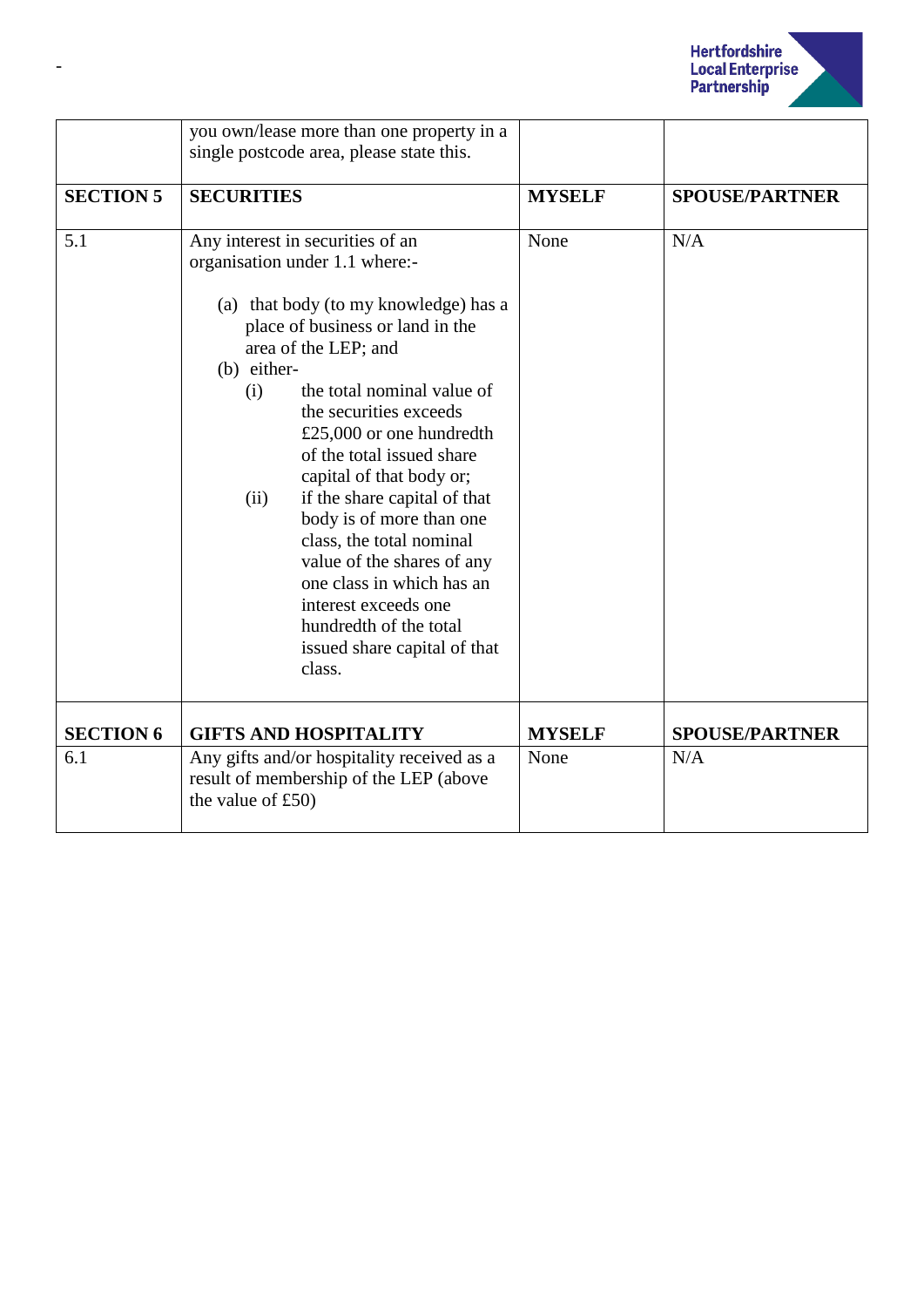

### **OTHER INTERESTS**

-

### **Membership of Organisations**

I am a member of, or I am in a position of general control, a trustee of, or participate in the management of:

1. Any body to which I have been appointed or nominated by the LEP:

Cornerstone Employer Chair – Careers & Enterprise Company

2. Any body exercising functions of a public nature - eg school governing body or another LEP:

None

3. Any body directed to charitable purposes:

None

4. Any body, one of whose principal purposes includes the influence of public opinion or policy (including any political party or trade union):

None

5. Any local authority (please state any interests you hold as LA leaders/cabinet members for LA land, resources and the LA's commercial interests):

None

6. Any other interest which I hold which might reasonably be likely to be perceived as affecting my conduct or influencing my action in relation to my role.

None